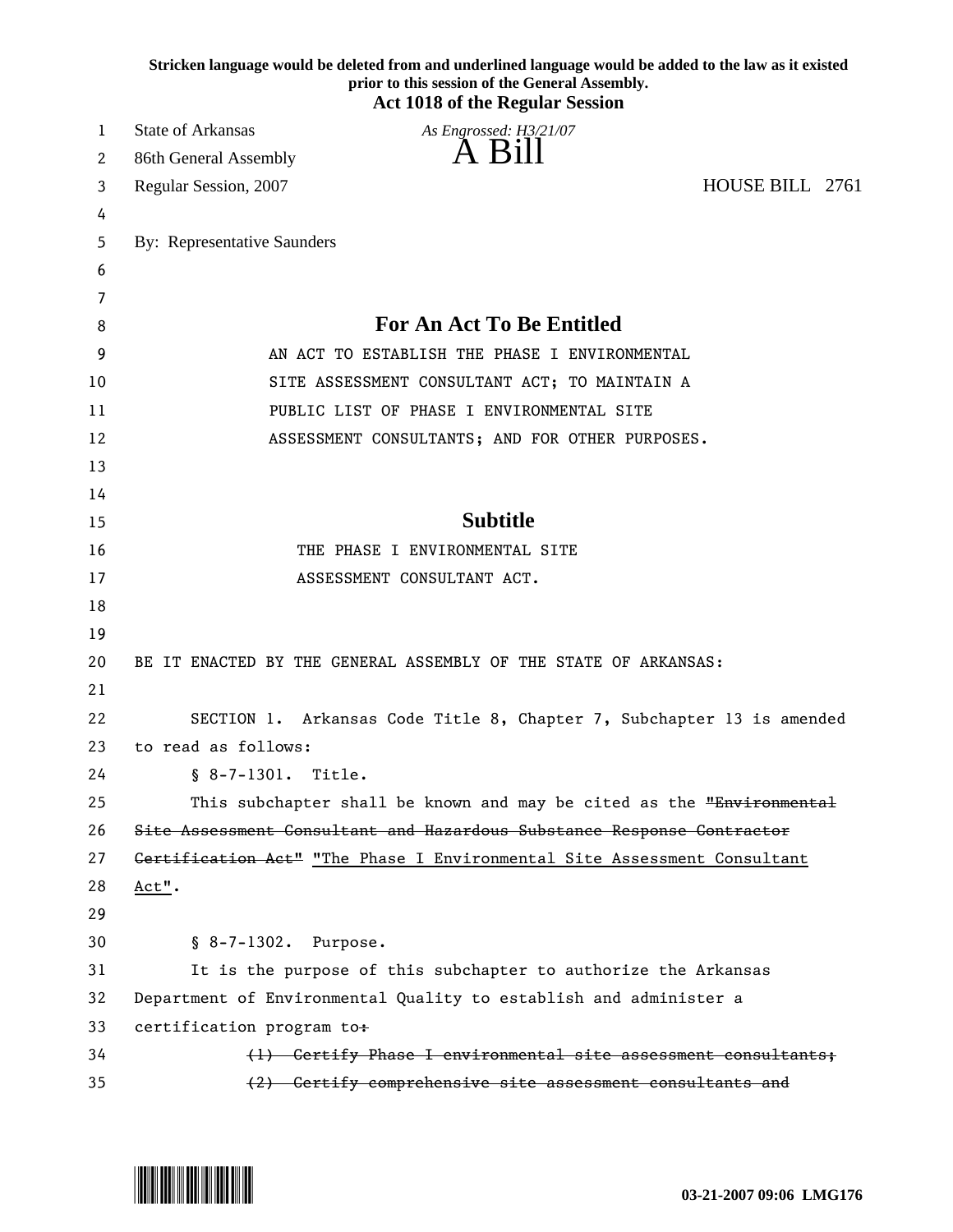| 1  | response action contractors undertaking investigations and response actions,     |
|----|----------------------------------------------------------------------------------|
| 2  | respectively, under the Arkansas Hazardous Waste Management Act of 1979, § 8-    |
| 3  | $7-201$ et seq., the Emergency Response Fund Act, § 8-7-401 et seq., the         |
| 4  | Remedial Action Trust Fund Act, § 8-7-501 et seq., or the Voluntary Gleanup      |
| 5  | Act, § 8-7-1101 et seq.; and                                                     |
| 6  | (3) Require as a condition of certification that such                            |
| 7  | contractors and consultants demonstrate that they have the qualifications        |
| 8  | required to undertake such activities. maintain a list of Phase I consultants    |
| 9  | who meet the minimum qualifications for an environmental professional who        |
| 10 | undertakes a Phase I environmental site assessment, referred to as "all          |
| 11 | appropriate inquiry" under the Small Business Liability Relief and               |
| 12 | Brownfields Revitalization Act, Pub. L. No. 107-118, as it exists on January     |
| 13 | 1, 2007 or a Phase I environmental site assessment under the American Society    |
| 14 | for Testing and Materials standard E1527-05 as in effect on January 1, 2007.     |
| 15 |                                                                                  |
| 16 | § 8-7-1303. Definitions.                                                         |
| 17 | As used in this subchapter:                                                      |
| 18 | (1) "Commission" means the Arkansas Pollution Control and                        |
|    |                                                                                  |
| 19 | Ecology Commission;                                                              |
| 20 | (2) "Comprehensive site assessment" means an assessment to                       |
| 21 | determine the rate, extent, and characteristics of contamination at a site       |
| 22 | addressed under the Arkansas Hazardous Waste Management Act of 1979, § 8-7-      |
| 23 | 201 et seq., the Emergency Response Fund Act, $\S$ 8-7-401 et seq., the Remedial |
| 24 | Action Trust Fund Act, § 8-7-501 et seq., or the Voluntary Cleanup Act, § 8-     |
| 25 | $7 - 1101$ et seq.;                                                              |
| 26 | (3) "Comprehensive site assessment consultant" means a person                    |
| 27 | that performs a comprehensive environmental site assessment for a fee or in      |
| 28 | conjunction with other services for which a fee is charged;                      |
| 29 | (4) "Department" means the Arkansas Department of Environmental                  |
| 30 | Quality;                                                                         |
| 31 | (5) "Director" means the Director of the Arkansas Department of                  |
| 32 | Environmental Quality;                                                           |
| 33 | (6) "Environmental site assessment" means a Phase I                              |
| 34 | environmental site assessment or a comprehensive site assessment;                |
| 35 | (7) "Environmental site assessment consultant" means a person                    |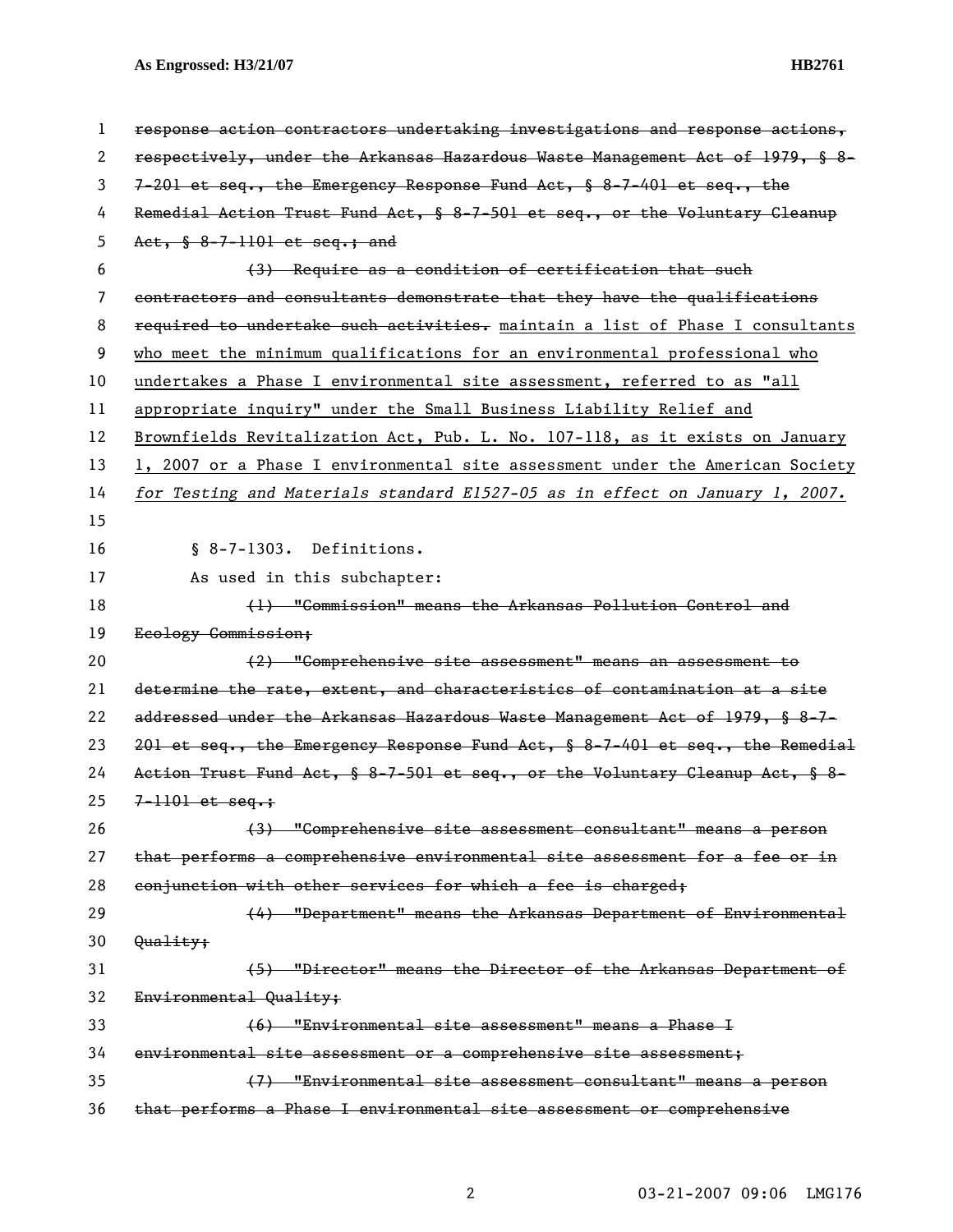| 1  | environmental site assessment for a fee or in conjunction with other services |
|----|-------------------------------------------------------------------------------|
| 2  | for which a fee is charged;                                                   |
| 3  | (8) "Hazardous substance" has the same meaning as that term is                |
| 4  | set out in $\frac{6}{5}$ 8-7-503;                                             |
| 5  | (9) "Hazardous waste" has the same meaning as that term is set                |
| 6  | $_{\text{out-in-S}}$ 8-7-203;                                                 |
| 7  | (10)(1) "Person" means any individual, corporation, company,                  |
| 8  | firm, partnership, association, trust, joint-stock company or trust, venture, |
| 9  | state or federal government or agency, or any other legal entity however      |
| 10 | organized;                                                                    |
| 11 | $(11)(2)$ "Phase I consultant" means a person that performs a                 |
| 12 | Phase I environmental site assessment for a fee or in conjunction with other  |
| 13 | services for which a fee is charged; and                                      |
| 14 | $(12)(3)$ "Phase I environmental site assessment" means a Phase I             |
| 15 | environmental site assessment as that term is used in the American Society    |
| 16 | for Testing and Materials standard E1527-00 as in effect on January 1, 2005;  |
| 17 | an assessment defined as "all appropriate inquiry" under the Small Business   |
| 18 | Liability Relief and Brownfields Revitalization Act, Pub. L. No. 107-118, and |
| 19 | the rules promulgated under that federal act or a Phase I environmental site  |
| 20 | assessment as that term is used in the American Society for Testing and       |
| 21 | Materials standard E1527-00 as in effect on January 1, 2005+ and.             |
| 22 | (13) "Response action contractor" means a person that is:                     |
| 23 | (A) Required to obtain a contractor's license pursuant to                     |
| 24 | $\frac{17-25-101}{100}$ et seq.; and                                          |
| 25 | (B) Responsible for undertaking the physical removal,                         |
| 26 | treatment, or disposal of hazardous substances or environmental media         |
| 27 | contaminated with hazardous substances associated with a response action at a |
| 28 | site addressed under the Arkansas Hazardous Waste Management Act of 1979, §   |
| 29 | 8-7-201 et seq., the Emergency Response Fund Act, § 8-7-401 et seq., the      |
| 30 | Remedial Action Trust Fund Act, § 8-7-501 et seq., or the Voluntary Cleanup   |
| 31 | Act, § 8-7-1101 et seq., for a fee or in conjunction with other services for  |
| 32 | which a fee is charged.                                                       |
| 33 |                                                                               |
| 34 | § 8-7-1304. Powers and duties.                                                |
| 35 | The Arkansas Department of Environmental Quality shall+<br>(a)                |
| 36 | (1) Establish and administer the Environmental Site Assessment                |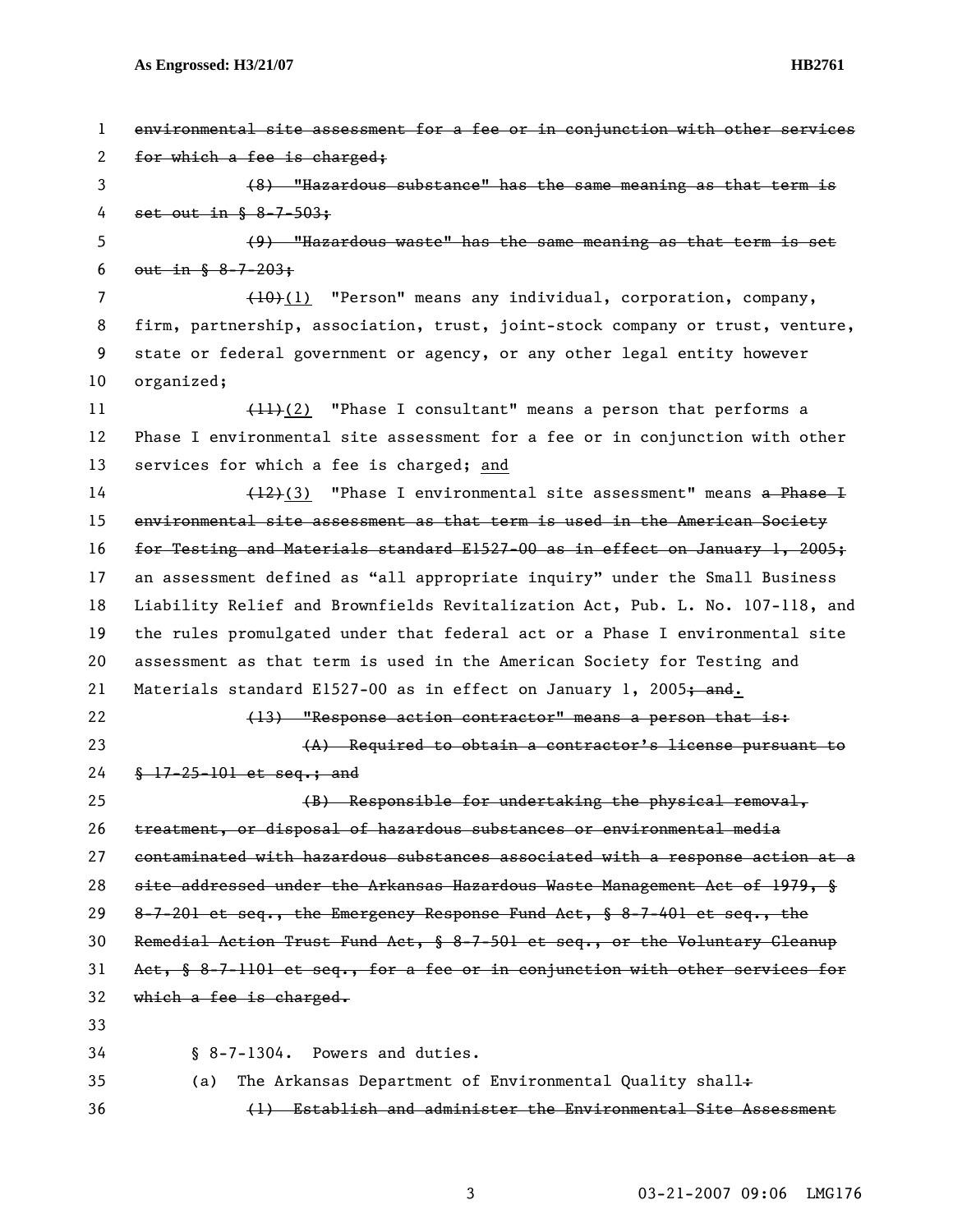| 1  | Consultant and Hazardous Substance Response Contractor Certification Program  |
|----|-------------------------------------------------------------------------------|
| 2  | for response action contractors and environmental site assessment             |
| 3  | consultants; and                                                              |
| 4  | (2) Issue, deny, revoke, condition, or suspend the certification              |
| 5  | of response action contractors and environmental site assessment consultants  |
| 6  | under the terms established in this subchapter. maintain and make available   |
| 7  | to the public a list of Phase I consultants who meet the minimum              |
| 8  | qualifications for an environmental professional who undertakes a Phase I     |
| 9  | environmental site assessment, referred to as "all appropriate inquiry" under |
| 10 | the Small Business Liability Relief and Brownfields Revitalization Act, Pub.  |
| 11 | L. No. 107-118, and the rules promulgated under that federal act.             |
| 12 | The Arkansas Pollution Control and Ecology Commission shall<br>(b)            |
| 13 | promulgate necessary regulations to effect the purpose and implementation of  |
| 14 | the certification program, including, but not limited to:                     |
| 15 | (1) Provisions governing categories of certification;                         |
| 16 | (2) Applications for certification;                                           |
| 17 | (3) Continuing education requirements;                                        |
| 18 | (4) Professional and technical standards for certification;                   |
| 19 | (5) Renewals of certifications;                                               |
| 20 | (6) Procedures for peer committee review and other actions                    |
| 21 | affecting the status of certification; and                                    |
| 22 | (7) Establishment of reasonable fees. The Arkansas Pollution                  |
| 23 | Control and Ecology Commission shall promulgate rules to implement this       |
| 24 | subchapter.                                                                   |
| 25 |                                                                               |
| 26 | 8-7-1305. Applicability.                                                      |
| 27 | $(a)(1)$ Six (6) months after the adoption of rules by the Arkansas           |
| 28 | Pollution Control and Ecology Commission to implement this subchapter, a      |
| 29 | person shall not provide services as an environmental site assessment         |
| 30 | consultant or a response action contractor unless those services are          |
| 31 | performed under the direction and responsible charge of an individual who has |
| 32 | obtained a certification under this subchapter.                               |
| 33 | $(2)$ $(A)$ Until the Environmental Site Assessment Consultant and            |
| 34 | Hazardous Substance Response Contractor Certification Program is implemented, |
| 35 | the Arkansas Department of Environmental Quality should develop and maintain  |
| 36 | a list of those environmental site assessment consultants and response action |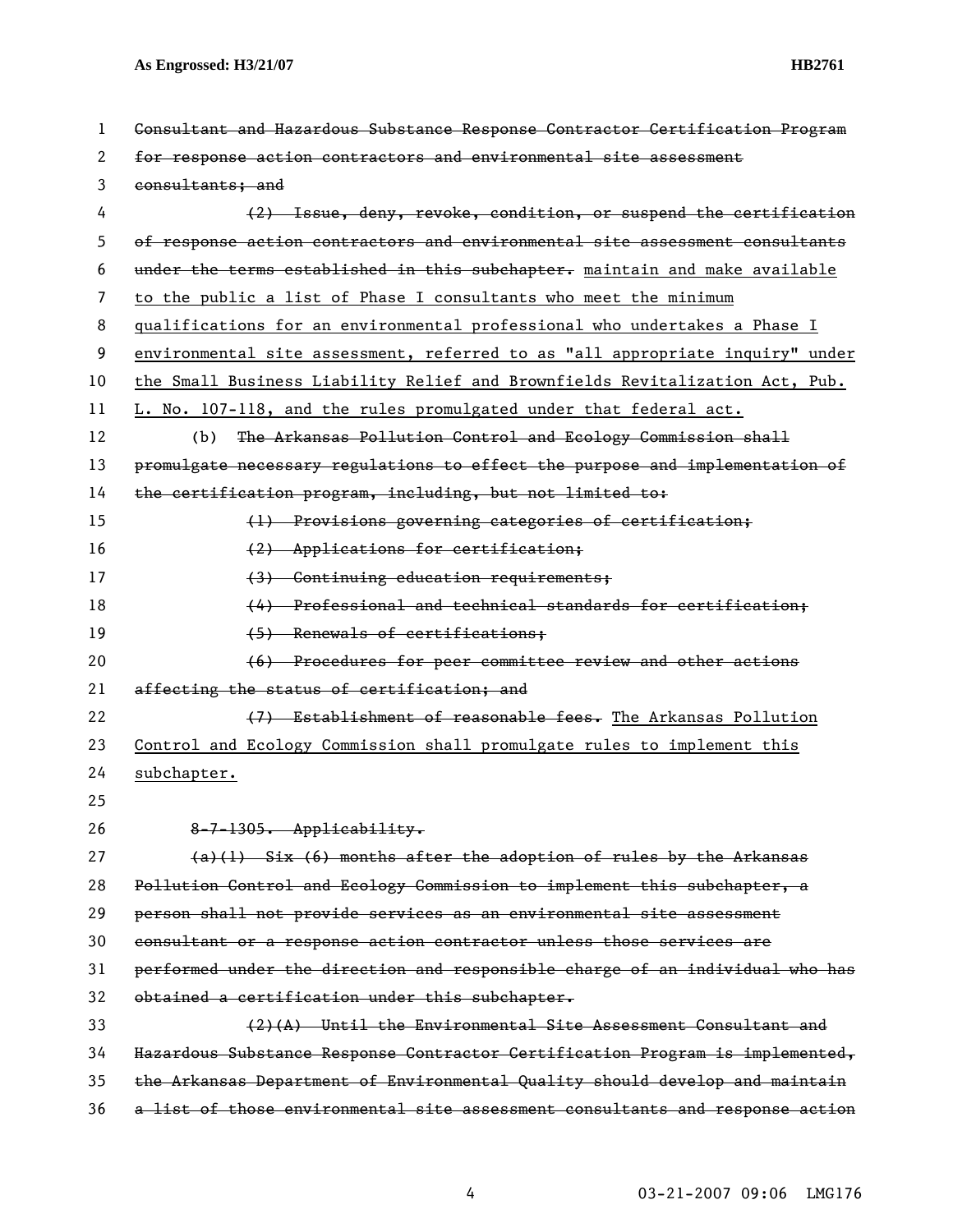| 1  | contractors that indicate to the department an intent to apply for            |
|----|-------------------------------------------------------------------------------|
| 2  | certification enumerated under this subchapter.                               |
| 3  | (B) After the certification program is implemented, the                       |
| 4  | department shall develop and maintain a list of those environmental site      |
| 5  | assessment consultants and response action contractors that have a            |
| 6  | certification under this subchapter.                                          |
| 7  | © The department shall make available to the public the                       |
| 8  | lists required under subdivisions (a)(2)(A) and (B) of this section.          |
| 9  | (b) The provisions of this section do not prohibit the engagement of          |
| 10 | an associate, an apprentice or assistant, or a subcontractor if an individual |
| 11 | who is certified under this subchapter supervises that associate, apprentice  |
| 12 | or assistant, or subcontractor and maintains responsibility for the work of   |
| 13 | that associate, apprentice or assistant, or subcontractor.                    |
| 14 | (e) This subchapter does not apply to services provided by:                   |
| 15 | (1) An employee of a business or public agency relative to the                |
| 16 | hazardous substance or hazardous waste management, release investigation, or  |
| 17 | response responsibilities of his or her employer, exclusively, while the      |
| 18 | employee is acting in the course of his or her employment;                    |
| 19 | (2) An employee of a public agency with the responsibility of                 |
| 20 | regulatory enforcement, emergency response, or protection of public health    |
| 21 | and welfare or the environment while the employee is acting in the course of  |
| 22 | that employment; or                                                           |
| 23 | (3) A person that is a transporter of hazardous wastes that are:              |
| 24 | (A) Designated as the specific responsibility of the                          |
| 25 | transporter of hazardous wastes under the applicable state or federal         |
| 26 | regulations; or                                                               |
| 27 | (B) Necessary to perform the service of transportation of                     |
| 28 | hazardous waste in accordance with the applicable state and federal           |
| 29 | regulations.                                                                  |
| 30 | (d) Any environmental site assessment activities performed by a person        |
| 31 | certified as an environmental site assessment consultant under this           |
| 32 | subchapter that would constitute the "practice of engineering" as defined in  |
| 33 | § 17-30-101 shall be performed under the responsible charge of and signed and |
| 34 | sealed by a professional engineer registered in the State of Arkansas.        |
| 35 | (e) Any environmental site assessment activities performed by a person        |
| 36 | certified as an environmental site assessment consultant under this           |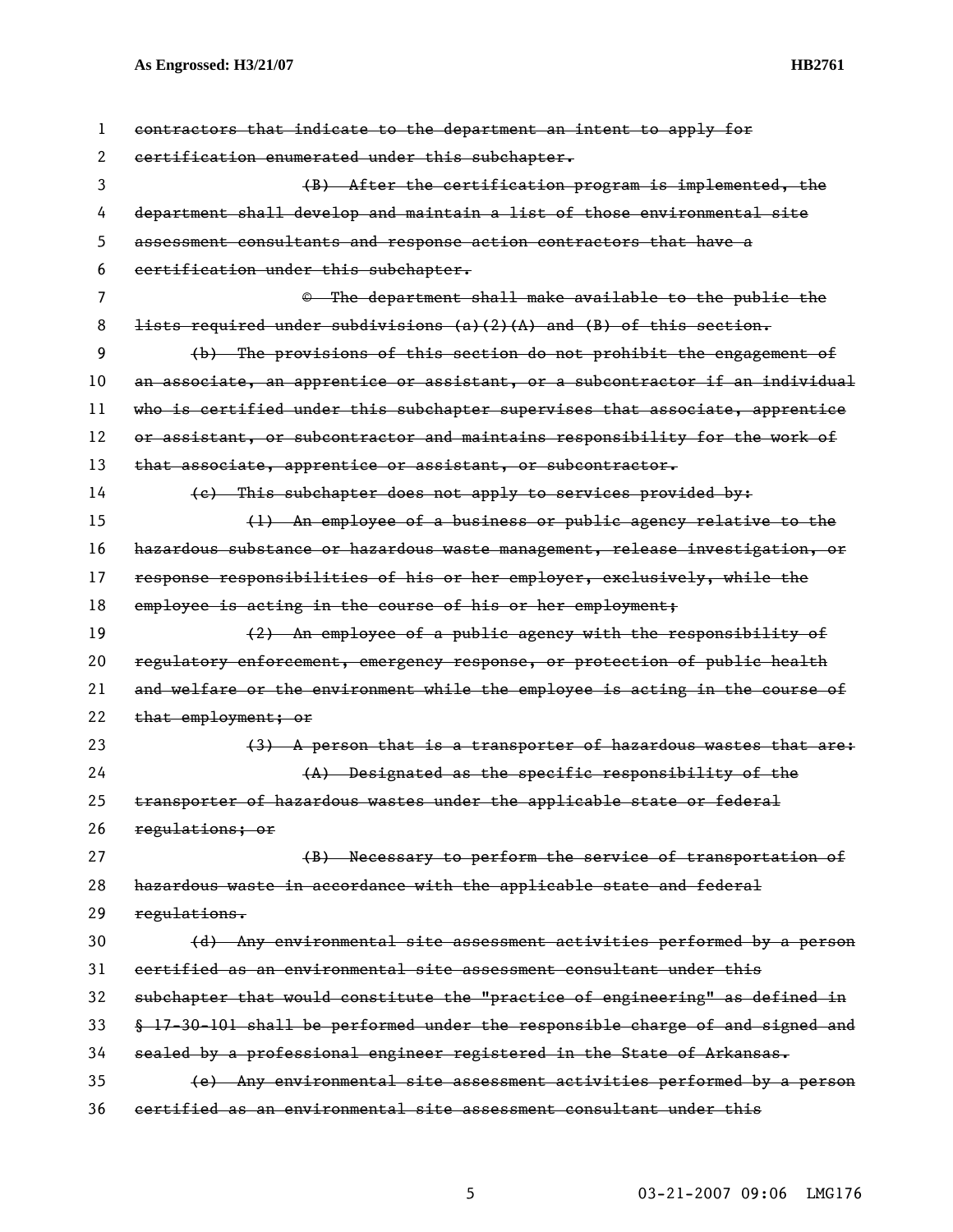| 1  | subchapter that would constitute the "public practice of geology" as defined  |
|----|-------------------------------------------------------------------------------|
| 2  | in § 17-32-102 shall be performed under the responsible charge of and signed  |
| 3  | and sealed by a professional geologist registered in the State of Arkansas.   |
| 4  |                                                                               |
| 5  | 8-7-1306. Certification categories.                                           |
| 6  | (a) The Arkansas Pollution Control and Ecology Commission shall               |
| 7  | establish by regulation categories of certification under this subchapter.    |
| 8  | (b) Categories of certification shall include:                                |
| 9  | (1) Phase I environmental site consultant;                                    |
| 10 | (2) Comprehensive environmental site assessment consultant; and               |
| 11 | $(3)$ Response action contractor.                                             |
| 12 |                                                                               |
| 13 | 8-7-1307. Certification criteria and procedure.                               |
| 14 | (a)(1) The Arkansas Pollution Control and Ecology Commission shall            |
| 15 | establish by rule criteria for certification as an environmental site         |
| 16 | assessment consultant.                                                        |
| 17 | (2) The criteria shall incorporate United States Environmental                |
| 18 | Protection Agency requirements including minimum qualifications for an        |
| 19 | environmental professional who undertakes Phase I environmental site          |
| 20 | assessments of "all appropriate inquiry" as defined under the Small Business  |
| 21 | Liability Relief and Brownfields Revitalization Act, Pub. L. No. 107-118, and |
| 22 | the rules promulgated under that federal act that are not inconsistent with   |
| 23 | this subchapter.                                                              |
| 24 | (3) Upon demonstration of compliance with the criteria, the                   |
| 25 | applicant shall be eligible for certification as a Phase I environmental site |
| 26 | assessment consultant under this subchapter.                                  |
| 27 | (b) The criteria for initial certification of a Phase I environmental         |
| 28 | site assessment consultant or a comprehensive site assessment consultant, or  |
| 29 | both, shall provide that:                                                     |
| 30 | (1) The license issued to a registered professional engineer or               |
| 31 | engineering intern meets the requirements for an environmental site           |
| 32 | assessment consultant certificate if:                                         |
| 33 | (A) Any professional engineer or engineering intern who                       |
| 34 | performs Phase I environmental site assessment or comprehensive site          |
| 35 | assessment, or both:                                                          |
| 36 | (i) Registers with the Arkansas Department of                                 |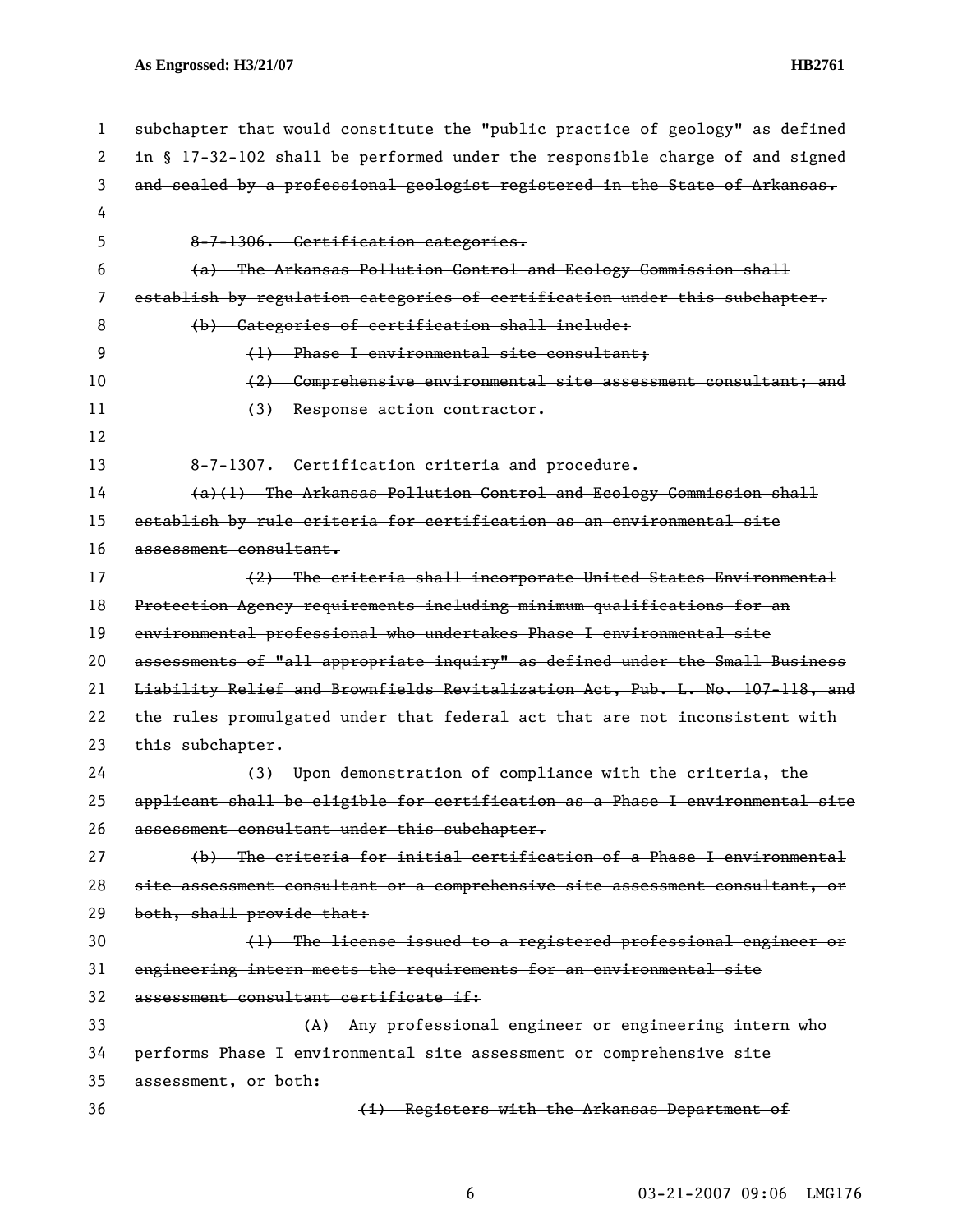| ı  | Environmental Quality;                                                        |
|----|-------------------------------------------------------------------------------|
| 2  | (ii) Submits demonstration of knowledge, training,                            |
| 3  | or experience, or any combination of knowledge, training, and experience, as  |
| 4  | determined by regulations issued under this subchapter; and                   |
| 5  | (iii) Pays the applicable fees; or                                            |
| 6  | (B) A professional engineer licensing board has or                            |
| 7  | develops a program recognized by the department as substantially similar to   |
| 8  | the Environmental Site Assessment Consultant and Hazardous Substance Response |
| 9  | Contractor Certification Program that requires demonstration of knowledge,    |
| 10 | training, or experience, or any combination of knowledge, training, and       |
| 11 | experience, in the field of Phase I environmental site assessments or         |
| 12 | comprehensive site assessments that satisfies the requirements of the         |
| 13 | professional licensing board;                                                 |
| 14 | (2) The license issued to a professional geologist or geologist-              |
| 15 | in-training meets the requirements for an environmental site assessment       |
| 16 | consultant certificate if:                                                    |
| 17 | (A) Any professional geologist or geologist-in-training                       |
| 18 | who performs a Phase I environmental site assessment or comprehensive site    |
| 19 | assessment, or both:                                                          |
| 20 | (i) Registers with the department;                                            |
| 21 | (ii) Submits demonstration of knowledge, training,                            |
| 22 | or experience, or any combination of knowledge, training, and experience, as  |
| 23 | determined by regulations issued under this subchapter; and                   |
| 24 | (iii) Pays the applicable fees; or                                            |
| 25 | (B) A professional geologist licensing board has or                           |
| 26 | develops a program recognized by the department as substantially similar to   |
| 27 | the Environmental Site Assessment Consultant and Hazardous Substance Response |
| 28 | Contractor Certification Program that requires demonstration of knowledge,    |
| 29 | training, or experience, or any combination of knowledge, training, and       |
| 30 | experience, in the field of Phase I environmental site assessments or         |
| 31 | comprehensive site assessments that satisfies the requirements of the         |
| 32 | professional licensing board;                                                 |
| 33 | (3) Any person who provides proof of:                                         |
| 34 |                                                                               |
|    | (A) Certification by another state recognized by the                          |
| 35 | department as substantially equivalent for performing environmental site      |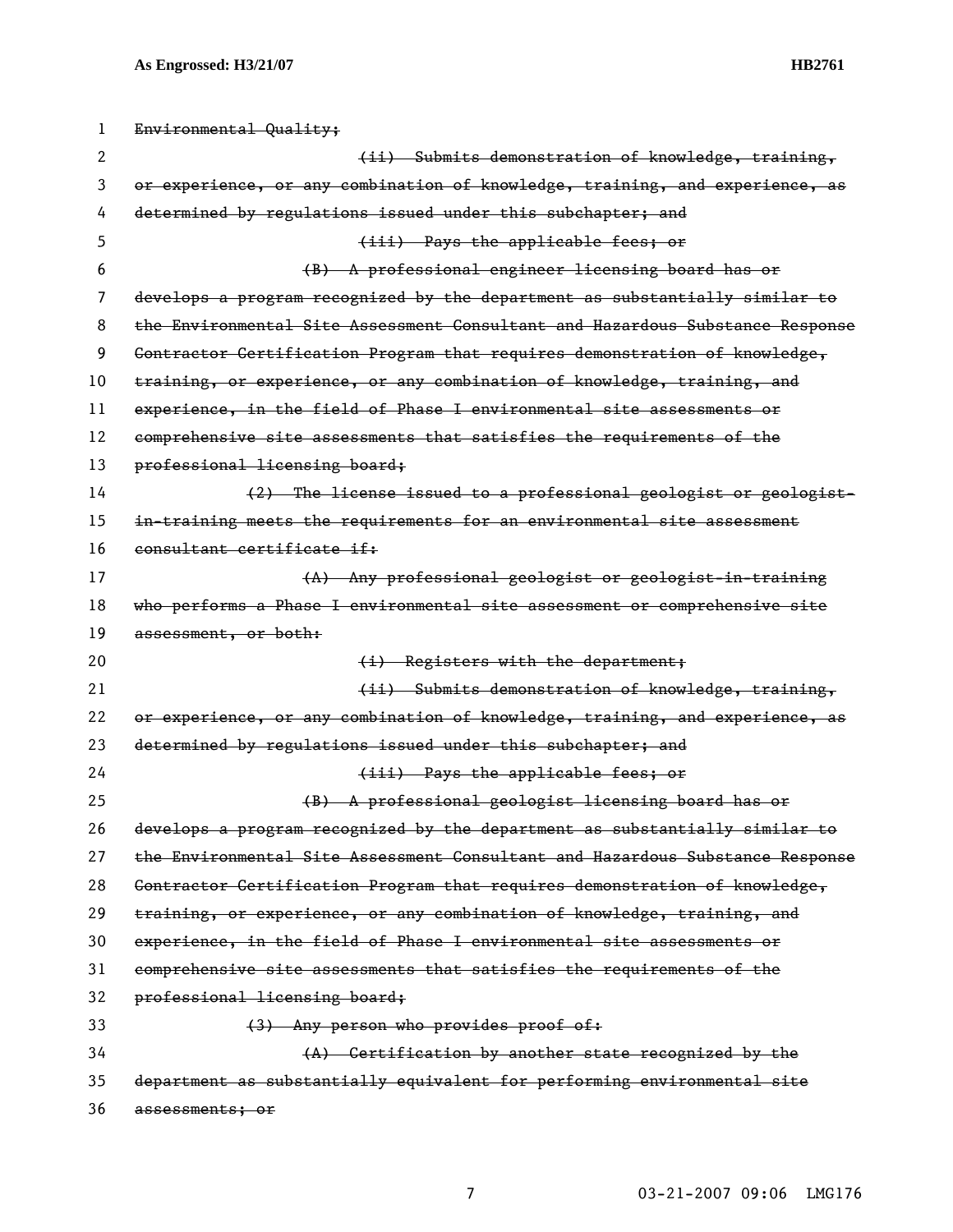| 1  | (B) Completion of training and receipt of certification or                      |
|----|---------------------------------------------------------------------------------|
| 2  | other form of recognition of successful completion of training provided by      |
| 3  | organizations found by the department to provide training necessary to          |
| 4  | perform environmental site assessments; or                                      |
| 5  | $(4)$ (A) Any person who demonstrates competence by achieving a                 |
| 6  | passing score on an examination administered by the department in accordance    |
| 7  | with the rules issued under this subchapter or relevant and appropriate         |
| 8  | criteria as the commission shall deem appropriate, or both.                     |
| 9  | (B) Any examination administered by the department in                           |
| 10 | accordance with the rules issued under this subchapter is the property of the   |
| 11 | department and shall remain confidential and shall not be subject to            |
| 12 | disclosure under the Freedom of Information Act of 1967, $\S$ 25-19-101 et seq. |
| 13 | (e) Certification as a comprehensive site assessment consultant shall           |
| 14 | serve as certification to perform both Phase I environmental site assessments   |
| 15 | and comprehensive site assessments.                                             |
| 16 | $(d)(1)$ The commission shall establish by rule criteria for                    |
| 17 | certification as a response action contractor.                                  |
| 18 | (2) The criteria for initial certification of a response action                 |
| 19 | contractor shall provide that the applicant has:                                |
| 20 | (A) A valid license issued by the Contractors Licensing                         |
| 21 | Board;                                                                          |
| 22 | (B) Demonstrated that he or she has received the training                       |
| 23 | and medical monitoring required by the Occupational Safety and Health           |
| 24 | Administration for handling hazardous substances;                               |
| 25 | $(e)$ Either:                                                                   |
| 26 | (i) Completed training and received a certificate or                            |
| 27 | other form of recognition of successful completion of training provided by an   |
| 28 | organization found by the department to provide training necessary to perform   |
| 29 | response actions; or                                                            |
| 30 | (ii) Proof of certification by another state                                    |
| 31 | recognized by the department as having an adequate certification program for    |
| 32 | response action contractors; and                                                |
| 33 | $(D)(i)$ Demonstrated competency by achieving a passing                         |
| 34 | score on an examination administered by the department in accordance with the   |
| 35 | rules issued under this subchapter or relevant and appropriate criteria as      |
|    |                                                                                 |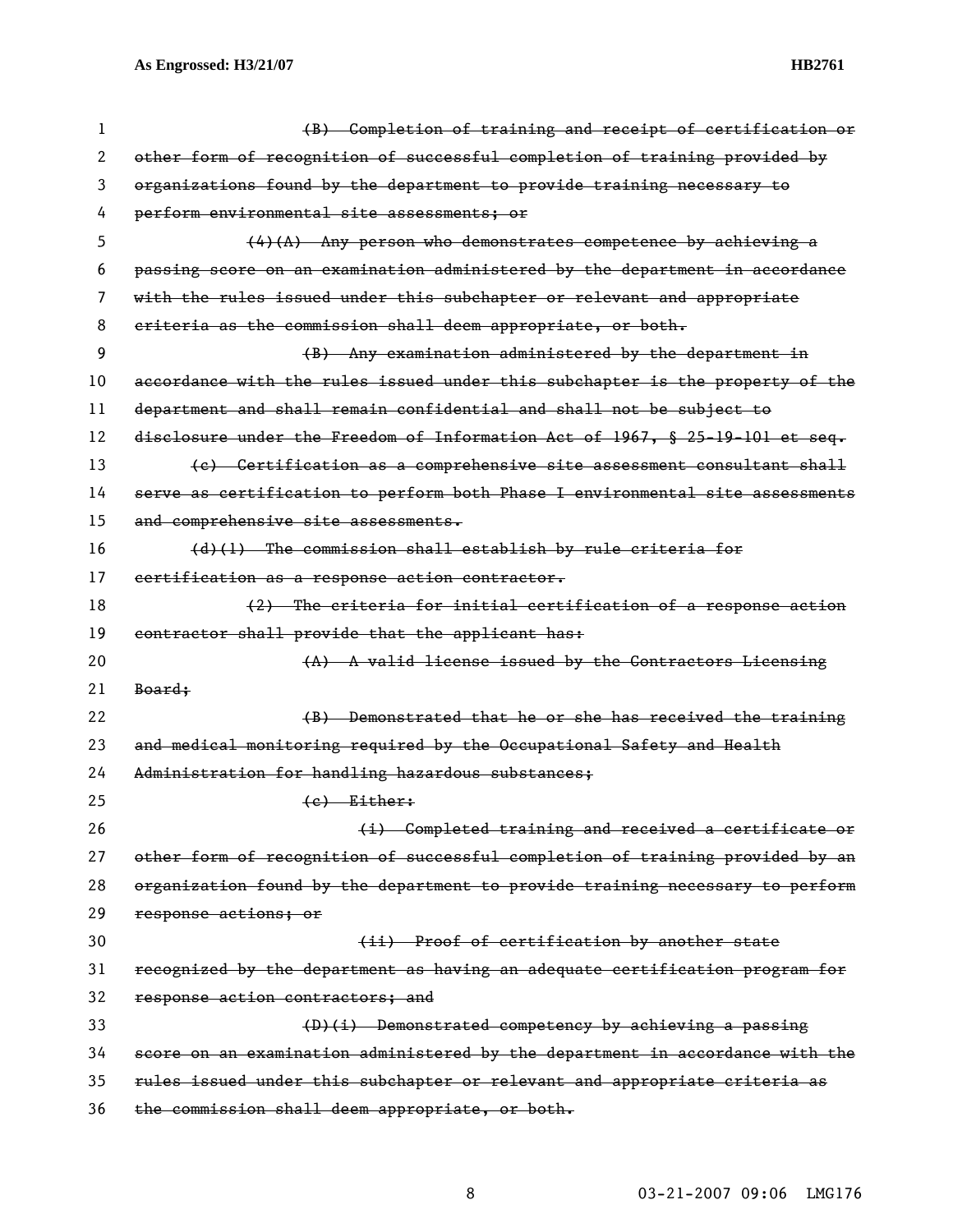| 1  | (ii) Any examination administered by the department                          |
|----|------------------------------------------------------------------------------|
| 2  | in accordance with the rules issued under this subchapter is the property of |
| 3  | the department and shall remain confidential and shall not be subject to     |
| 4  | disclosure under the Freedom of Information Act of 1967, § 25-19-101 et seq. |
| 5  | (e) The commission shall promulgate rules for renewal of an                  |
| 6  | environmental site assessment consultant certificate that shall provide that |
| 7  | certification be renewed upon demonstration of the following criteria:       |
| 8  | $(1)$ For a professional:                                                    |
| 9  | (A) Engineer or an engineering intern, a valid license to                    |
| 10 | practice engineering and approved continuing education hours; and            |
| 11 | (B) Geologist or geologist in training, a valid license to                   |
| 12 | practice geology and approved continuing education hours;                    |
| 13 | (2) For a person with a certificate based on certification by                |
| 14 | another state or organization, demonstration of a current certificate from   |
| 15 | the approved state or organization and approved continuing education hours;  |
| 16 | and                                                                          |
| 17 | (3) For those persons whose certification is based on training               |
| 18 | from an approved training organization or testing administered by the        |
| 19 | department, proof of approved continuing education hours.                    |
| 20 | (f) The commission shall promulgate rules for renewal of a response          |
| 21 | action contractor certificate that shall provide that certification be       |
| 22 | renewed upon demonstration of the following criteria:                        |
| 23 | (1) A valid license from the Contractors Licensing Board;                    |
| 24 | (2) Current training and medical monitoring as required by the               |
| 25 | Occupational Safety and Health Administration for handling hazardous         |
| 26 | substances;                                                                  |
| 27 | (3) For those persons whose certificate is based on                          |
| 28 | certification by another state or organization:                              |
| 29 | (A) Demonstration of a current certificate from the                          |
| 30 | approved state or organization; and                                          |
| 31 | (B) Proof of approved continuing education;                                  |
| 32 | (4) For those persons whose certification is based on training               |
| 33 | from an approved training organization, proof of approved continuing         |
| 34 | education; and                                                               |
| 35 | (5) Other relevant and appropriate criteria as the commission                |
| 36 | may deem appropriate.                                                        |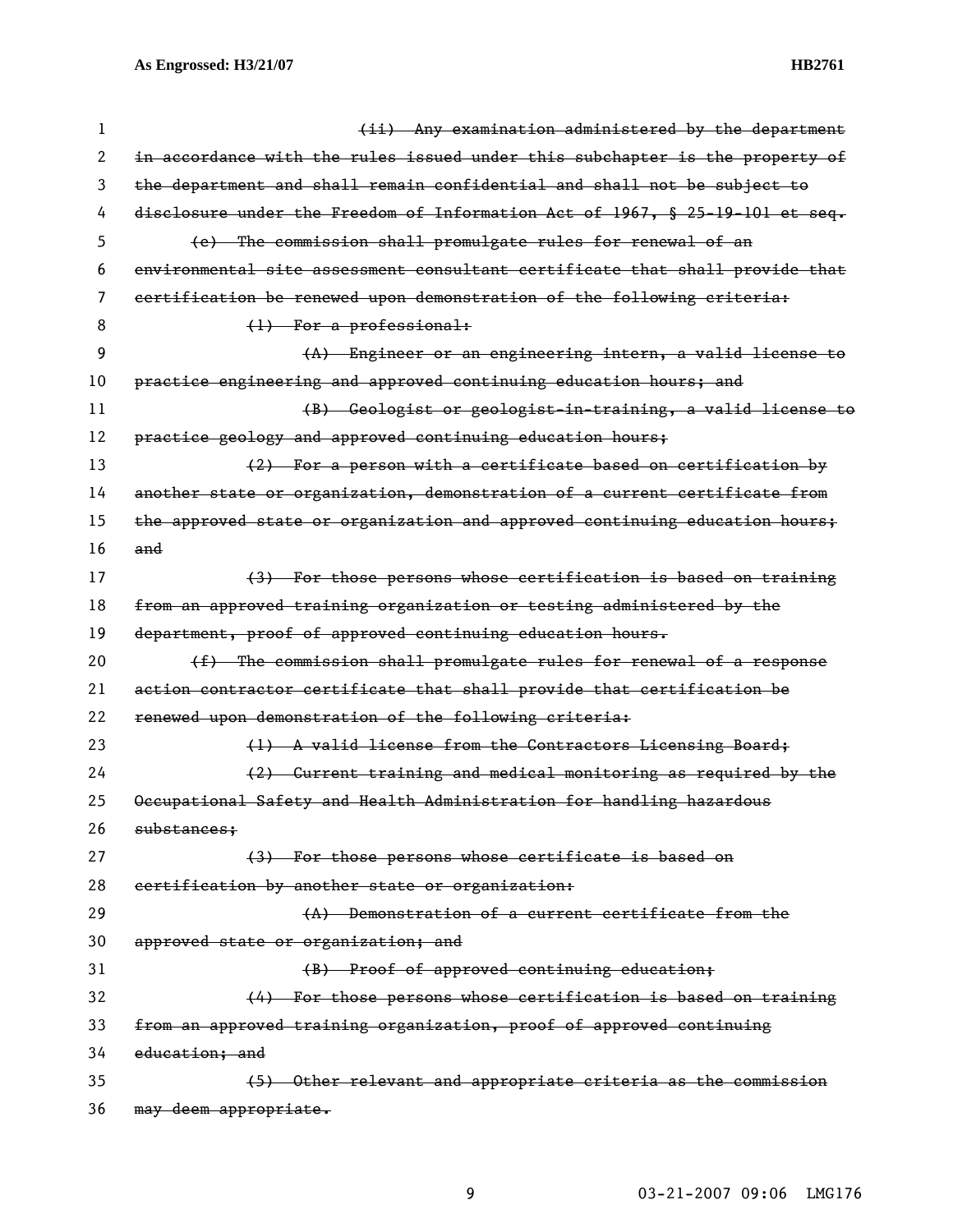| 1  |                                                                               |
|----|-------------------------------------------------------------------------------|
| 2  | $8-7-1308$ . Unlawful acts.                                                   |
| 3  | It is unlawful for any person to:                                             |
| 4  | (1) Make any false statement or representation in any application for         |
| 5  | certification;                                                                |
| 6  | (2) Render inaccurate any certification issued under this subchapter;         |
| 7  | or                                                                            |
| 8  | (3) Solicit or perform the services for which certification under this        |
| 9  | subchapter is required without holding a current and valid certificate under  |
| 10 | this subchapter.                                                              |
| 11 |                                                                               |
| 12 | 8-7-1309. Disciplinary actions and suspension or revocation of                |
| 13 | certification.                                                                |
| 14 | $(a)$ A response action contractor or environmental site assessment           |
| 15 | consultant holding a certificate issued under this subchapter may be subject  |
| 16 | to a disciplinary action or the certificate may be subject to suspension,     |
| 17 | condition, or revocation if he or she:                                        |
| 18 | (1) Engages in activities subject to licensure under this                     |
| 19 | subchapter and is no longer entitled to the certification by reason of his or |
| 20 | her failure to maintain the license or certificate on which the certification |
| 21 | was issued; or                                                                |
| 22 | (2) Demonstrably fails to produce acceptable work for specific                |
| 23 | activities for which the response action contractor or environmental site     |
| 24 | assessment consultant has been certified under this subchapter.               |
| 25 | (b)(1) If the Director of the Arkansas Department of Environmental            |
| 26 | Quality has sufficient evidence that a response action contractor,            |
| 27 | professional engineer, professional geologist, or other environmental site    |
| 28 | assessment consultant licensed by a state board should be subject to          |
| 29 | disciplinary action or have his or her certification suspended, conditioned,  |
| 30 | or revoked, the director shall submit the evidence to the licensing board of  |
| 31 | the contractor or professional involved.                                      |
| 32 | (2) The Contractors Licensing Board may investigate the matter                |
| 33 | and take such action as it finds to be appropriate and report its findings to |
| 34 | the director.                                                                 |
| 35 | (3) If following its procedures for resolving disciplinary                    |
| 36 | proceedings and licensing matters the Contractors Licensing Board finds that  |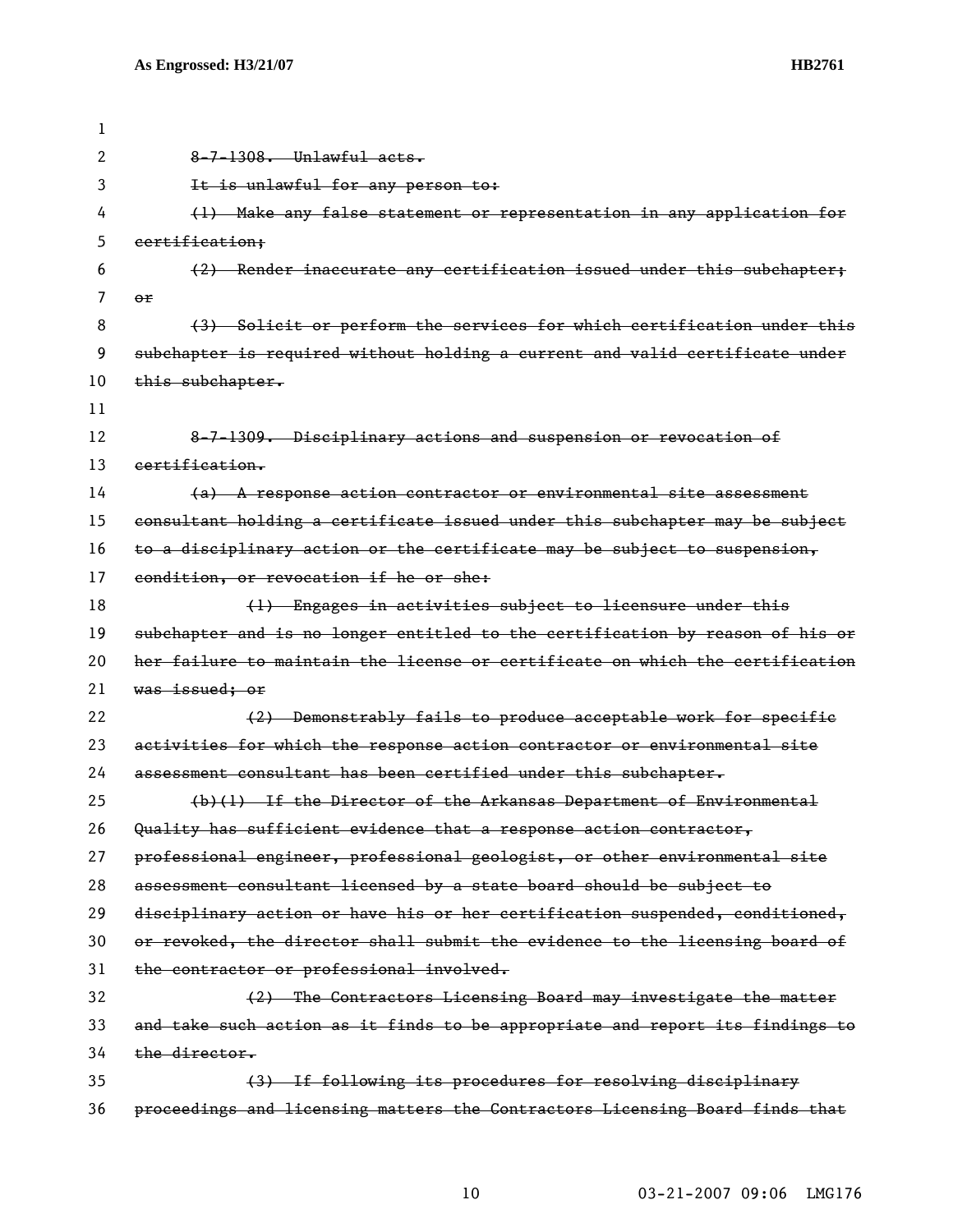| 1  | action is necessary, the Contractors Licensing Board shall provide            |
|----|-------------------------------------------------------------------------------|
| 2  | appropriate information regarding the actions taken to the director.          |
| 3  | $(4)$ The director shall consider the information by the                      |
| 4  | Contractors Licensing Board to determine appropriate action on the            |
| 5  | certification.                                                                |
| 6  | (5) If the department has sufficient evidence under this                      |
| 7  | subsection that a response action contractor or environmental site assessment |
| 8  | consultant should have his or her certification suspended, conditioned, or    |
| 9  | revoked, the director shall provide notice of a proposed action under         |
| 10 | applicable rules of the Arkansas Pollution Control and Ecology Commission.    |
| 11 | (6) The director's decision shall be subject to adjudication                  |
| 12 | before the commission in accordance with administrative procedures adopted by |
| 13 | the commission.                                                               |
| 14 | $(7)$ $(A)$ If the Contractors Licensing Board finds that the issue           |
| 15 | presented is not within the Contractors Licensing Board's jurisdiction or     |
| 16 | otherwise elects not to pursue the matter, the Contractors Licensing Board    |
| 17 | shall notify the director.                                                    |
| 18 | (B) If the Contractors Licensing Board gives notice to the                    |
| 19 | director under subdivision $(b)$ (7) (A) of this section, the peer review     |
| 20 | procedures outlined in subsection (c) of this section shall apply.            |
| 21 | $(e)(1)$ The procedure described in this subsection shall apply to            |
| 22 | disciplinary action or suspension, condition, or revocation of the            |
| 23 | certification of an environmental site assessment consultant that does not    |
| 24 | have a professional license issued by a state board and under the Contractors |
| 25 | Licensing Board.                                                              |
| 26 | (2) Under this subsection, if the department has sufficient                   |
| 27 | evidence that a response action contractor or environmental site assessment   |
| 28 | consultant should have his or her certification suspended, conditioned, or    |
| 29 | revoked, the director shall provide notice of a proposed action and advise    |
| 30 | the person of his or her right to a peer review and a hearing within the time |
| 31 | period provided under applicable rules of the commission.                     |
| 32 | (3) If a request for peer review is made within the allotted                  |
| 33 | time frame, the commission shall appoint a peer review committee established  |
| 34 | in accordance with the rules of the commission, including, but not limited    |
| 35 | to, representation of at least three (3) certified response action            |
| 36 | contractors or environmental site assessment consultants in good standing.    |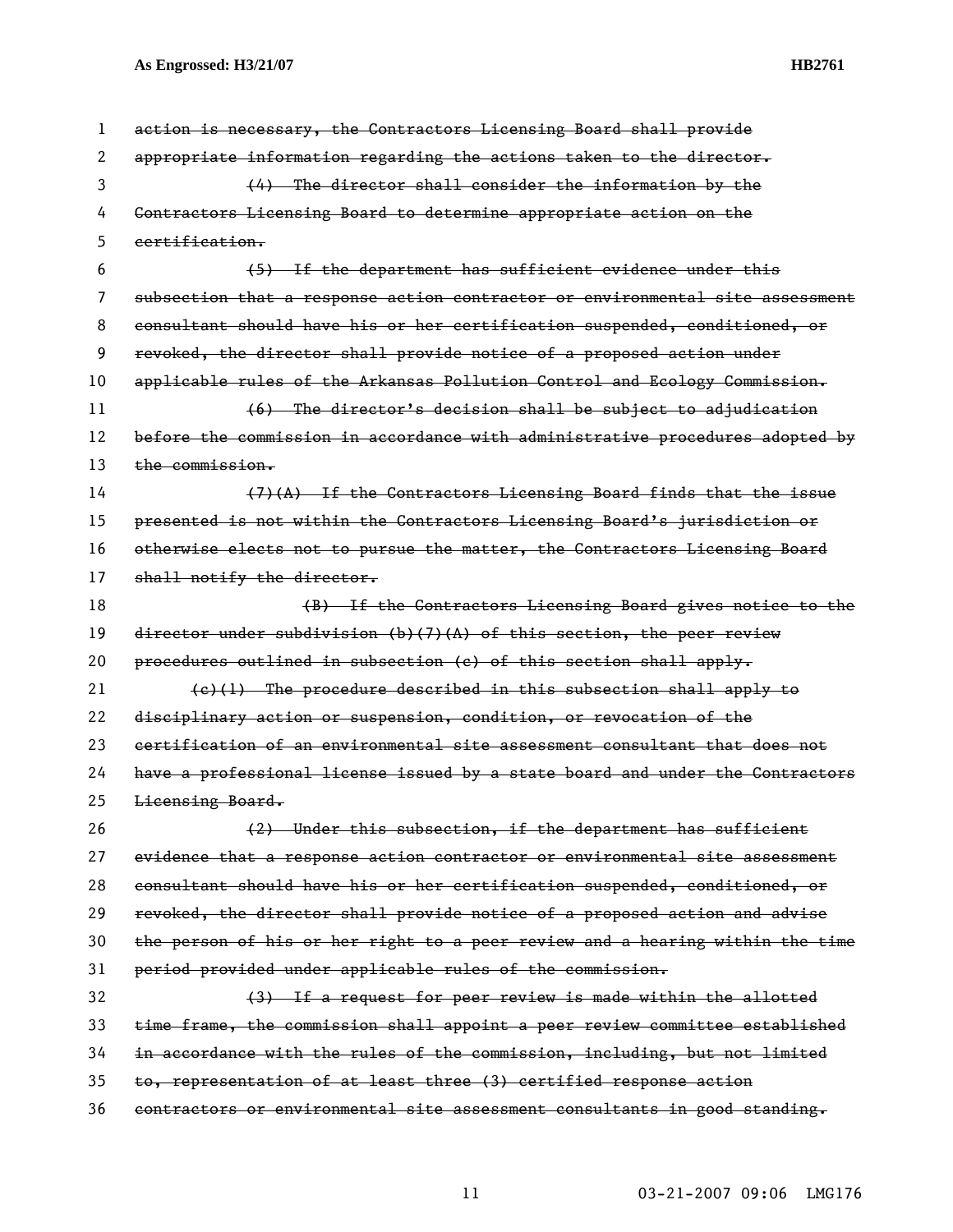| 1  | $(4)$ (A) The peer review committee shall conduct an investigation             |
|----|--------------------------------------------------------------------------------|
| 2  | in accordance with procedures established by rules and regulations developed   |
| 3  | for these purposes by the commission.                                          |
| 4  | (B) The peer review committee shall submit its report to                       |
| 5  | the director and to the consultant or contractor.                              |
| 6  | (5) The director shall consider the peer review committee report               |
| 7  | in making a decision.                                                          |
| 8  | (6) Under this subsection, if the department has sufficient                    |
| 9  | evidence that a response action contractor or environmental site assessment    |
| 10 | consultant should have his or her certification suspended, conditioned, or     |
| 11 | revoked, the director shall provide notice of a proposed action under          |
| 12 | applicable rules of the commission.                                            |
| 13 | (7) The director's decision shall be subject to adjudication                   |
| 14 | before the commission in accordance with administrative procedures adopted by  |
| 15 | the commission.                                                                |
| 16 |                                                                                |
| 17 | 8-7-1310. Rules and regulations - Appeals and hearings.                        |
| 18 | (a) The procedures of the Arkansas Pollution Control and Ecology               |
| 19 | Commission for promulgating any rules and regulations, the conduct of          |
| 20 | hearings, notice, review of actions on certificates, right of appeal,          |
| 21 | presumptions, finality of actions, and related matters shall be as provided    |
| 22 | in $\S$ 8-4-202, 8-4-210 - 8-4-214, and 8-4-218 - 8-4-229 and in the rules and |
| 23 | regulations applicable to administrative procedures of the Arkansas            |
| 24 | Department of Environmental Quality and the commission.                        |
| 25 | (b) After notice and hearing, the commission shall adopt regulations           |
| 26 | under this subchapter for the administration and implementation of a           |
| 27 | certification program for contractors and consultants.                         |
| 28 |                                                                                |
| 29 | $$8-7-1311.$ Fees.                                                             |
| 30 | (a)(1) Under regulations promulgated by the Arkansas Pollution Control         |
| 31 | and Ecology Commission, the Arkansas Department of Environmental Quality may   |
| 32 | assess fees to participating contractors and Phase I consultants who apply to  |
| 33 | be placed on the list maintained under § 8-7-1304.                             |
| 34 | Fees shall be reasonable and appropriate and subject to<br>(2)                 |
| 35 | periodic review.                                                               |
| 36 | All fees collected under this subchapter shall be deposited in the<br>(b)      |